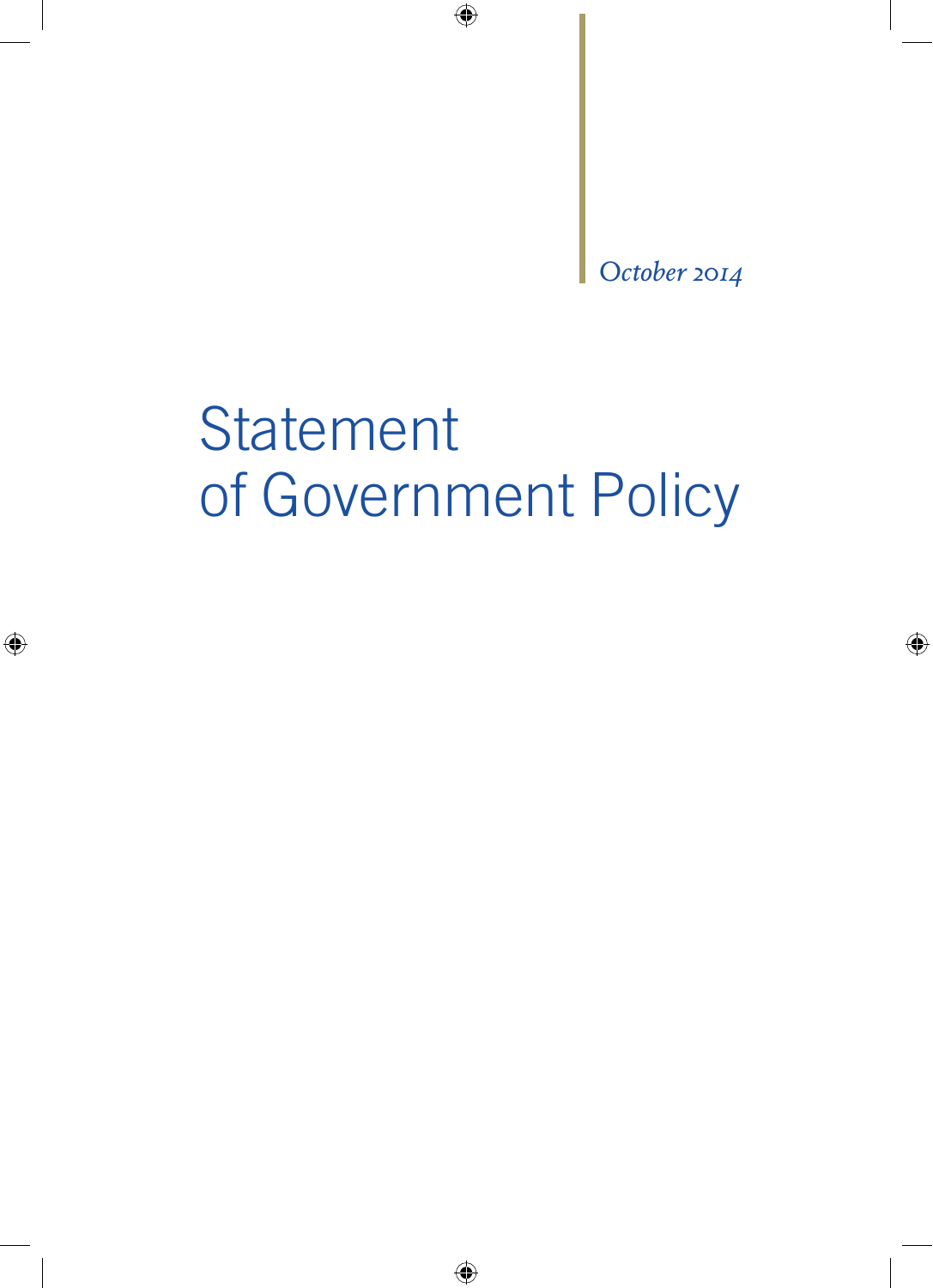## **Statement of Government Policy**

Mr Speaker, Honourable Members of the Riksdag,

The Swedish people have voted for a change of government and a new political direction. Today, a new Government consisting of the Swedish Social Democratic Party and the Swedish Green Party stands ready to take on the task.

The state of affairs in Sweden is serious. Unemployment has become entrenched at a high level. School performance is plummeting and major failings are emerging in the welfare system. Gaps are growing and inequality between women and men remains. Sweden is failing to achieve 14 out of 16 national environmental objectives.

What we need now is to come together, and to take joint responsibility.

What we need now are reforms for the future to modernise Sweden.

Our country must be a leading and inspirational force in the world.

A country in which we close gaps and fulfil the promises of freedom we have made to our children.

A country in which we invest together in people and the environment, in knowledge and competitiveness, in security in the present and hope for the future.

It is the firm desire of this Government that Sweden be a global role model, in our development, our equality and our leadership on climate change adaptation. A country whose hallmarks are the equal worth of all people, self-confidence, solidarity and the belief that it is possible to change the future.

We know that this is necessary. We know that this is possible.

And we stand ready to unite Sweden in this desire.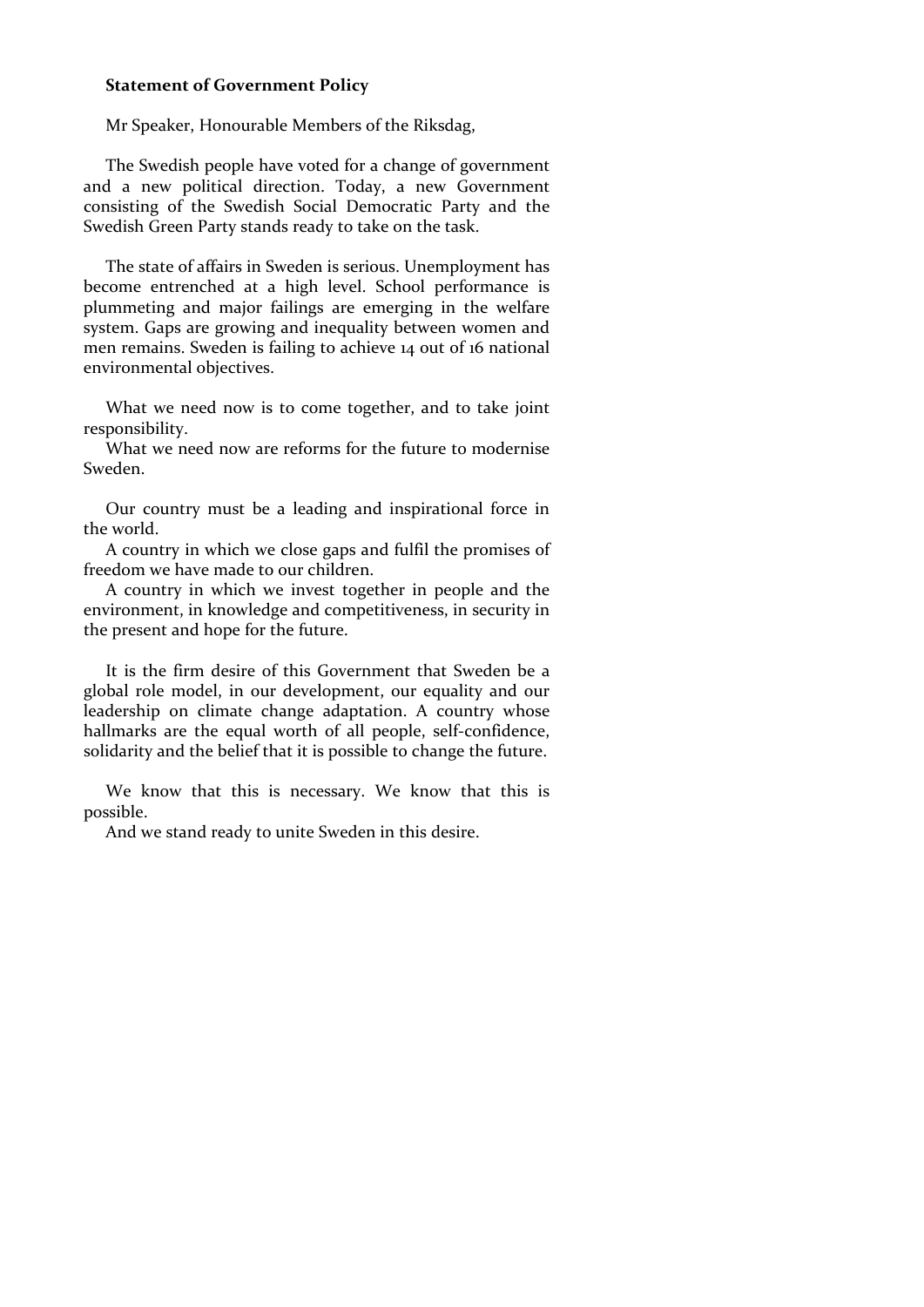$* * *$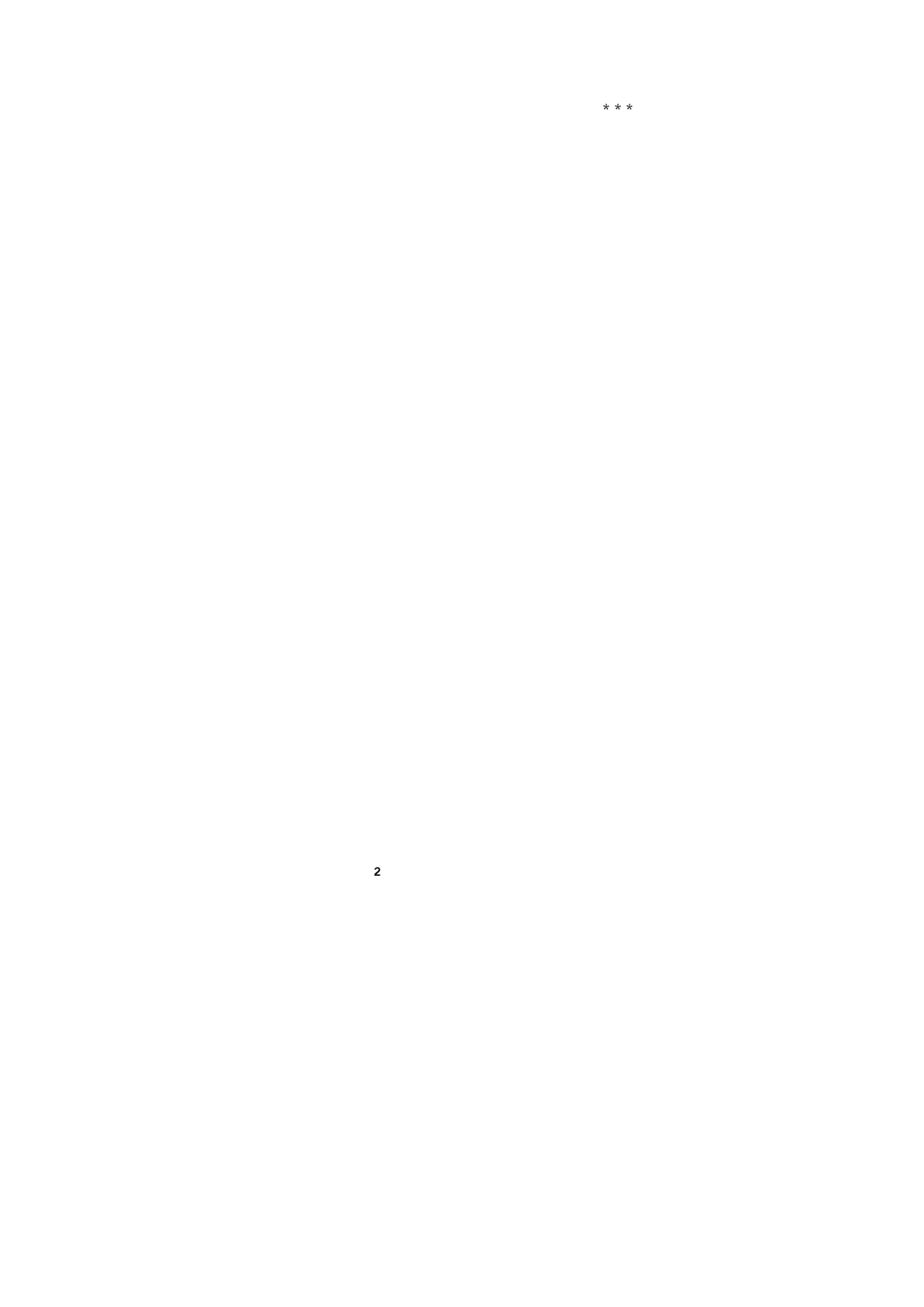Mr Speaker,

Work means community and belonging – the power to shape one's life and future. It is crucial for cohesion in Sweden that more women and men find work.

Economic policy must be steered by a clear employment goal. The number of people in work and the number of hours worked in the economy must increase to such an extent that Sweden's unemployment rate is the lowest in the EU by 2020.

The new Government is inheriting a worrying public finance situation. Public finance deficits have grown year on year, despite the strengthening economy. These deficits must gradually be driven down so that Sweden stays within its fiscal policy framework. Priorities will have to be set.

\* \* \*

Sweden's competitiveness must be strengthened. A central government investment plan will be produced. Investments in infrastructure, housing and climate adaptation will increase.

Housing policy is a matter of national importance. The housing shortage will be tackled by increasing construction, not least of rental accommodation. The goal is at least 250 000 new homes by 2020. A 'housing billion' to the municipalities will be introduced to increase construction. The availability of credit for new construction will be reinforced. The multidwelling blocks built as part of the 'million homes programme' will be modernised in a socially and environmentally sustainable way.

Upgrading and expanding the rail network and investments in strategic infrastructure projects will be a priority. A competitive Sweden requires new high‐speed lines, expanded underground and light railways, and improved public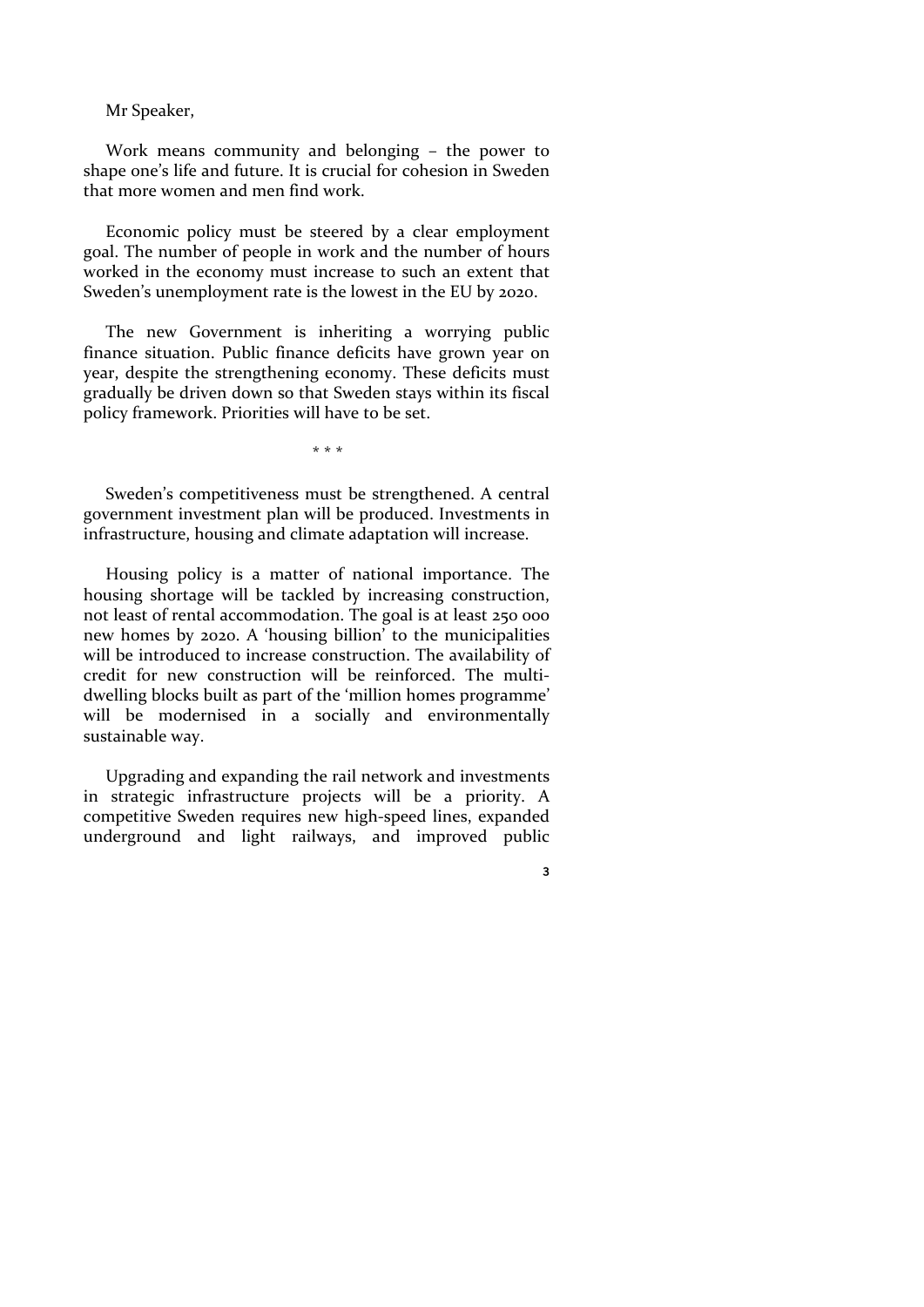transport and roads. A 'road wear charge' will be introduced to finance infrastructure improvements.

The State will take overall responsibility for the maintenance of Sweden's railways. The appropriation for maintenance will be increased.

Through these investments, we will strengthen possibilities to work, travel and live throughout the country. This will create a belief in the future at a time when Sweden needs it most.

\* \* \*

It is time to utilise the energy, skills and creativity of our country's young people. Unemployed young people will be offered a job, a work placement, a trainee job or training within 90 days.

Opportunities for training and development in working life must increase significantly. A new Adult Education Initiative will be undertaken during the electoral period. Arbetsförmedlingen, Sweden's public employment service, will be fundamentally reformed. Discussions will be opened with the social partners on professional development, career change opportunities and an effective rehabilitation system in case of ill health.

Phase 3 will be abolished. Instead, people will be given opportunities for real jobs that benefit society, with real wages, good terms and conditions, and good training opportunities. For people with disabilities that impair their capacity to work, there will be an opportunity for flexible jobs.

People with disabilities must have the opportunity to take part in everyday life on equal terms with respect to participation and accessibility. A national regulatory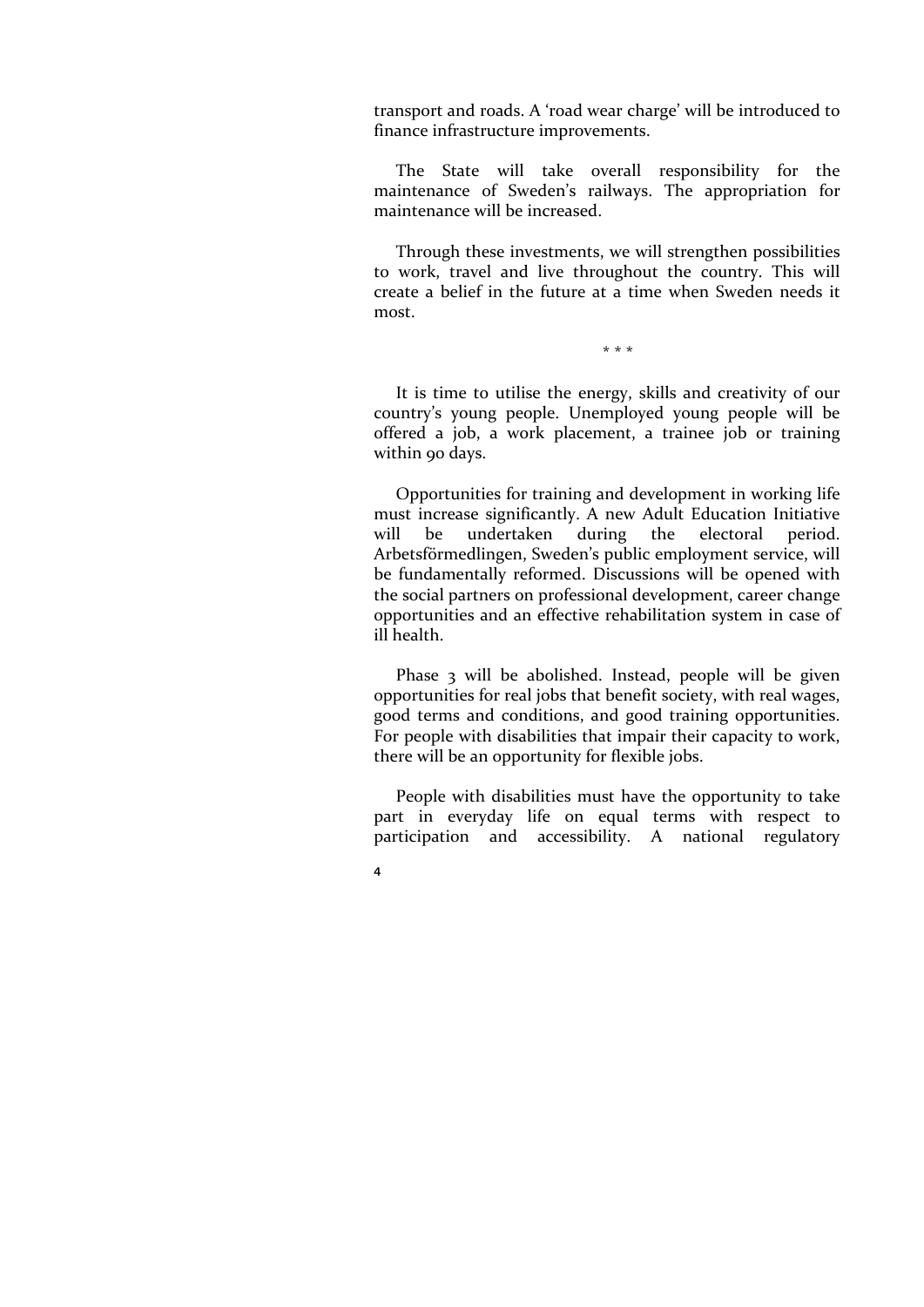framework and an overall structure of responsibility for technical aids will be produced. The new law on inaccessibility as a ground of discrimination will be reviewed and broadened. Barriers to people's participation in society must be torn down: this is a matter of equality and justice.

\* \* \*

Mr Speaker,

Sweden's economic strength stems from our ability to be the best: the fact that we sell outstanding, effective and innovative goods and services on global markets.

Entrepreneurship will be facilitated via reduced sick pay costs, regulatory simplification and investment in export promotion. An innovation council led by the Prime Minister will be established. The conditions for socially and environmentally responsible public procurement will be improved throughout the public sector. A reindustrialisation strategy will be developed.

A modern and active business policy will create jobs throughout the country. The rural economy will be developed through improved infrastructure, access to broadband, proximity to higher education institutions and research, and support to ensure access to shops and public services. Tourism in Sweden and ecotourism will be strengthened. A long‐term food strategy will be drawn up to increase food production in Sweden and support increased consumption of Swedish and organic food.

Sweden will promote free and fair world trade. The Government will work for progressive international trade agreements and dismantle trade barriers, while at the same time standing up for the environment, employees' interests and people's health. Trade agreements must respect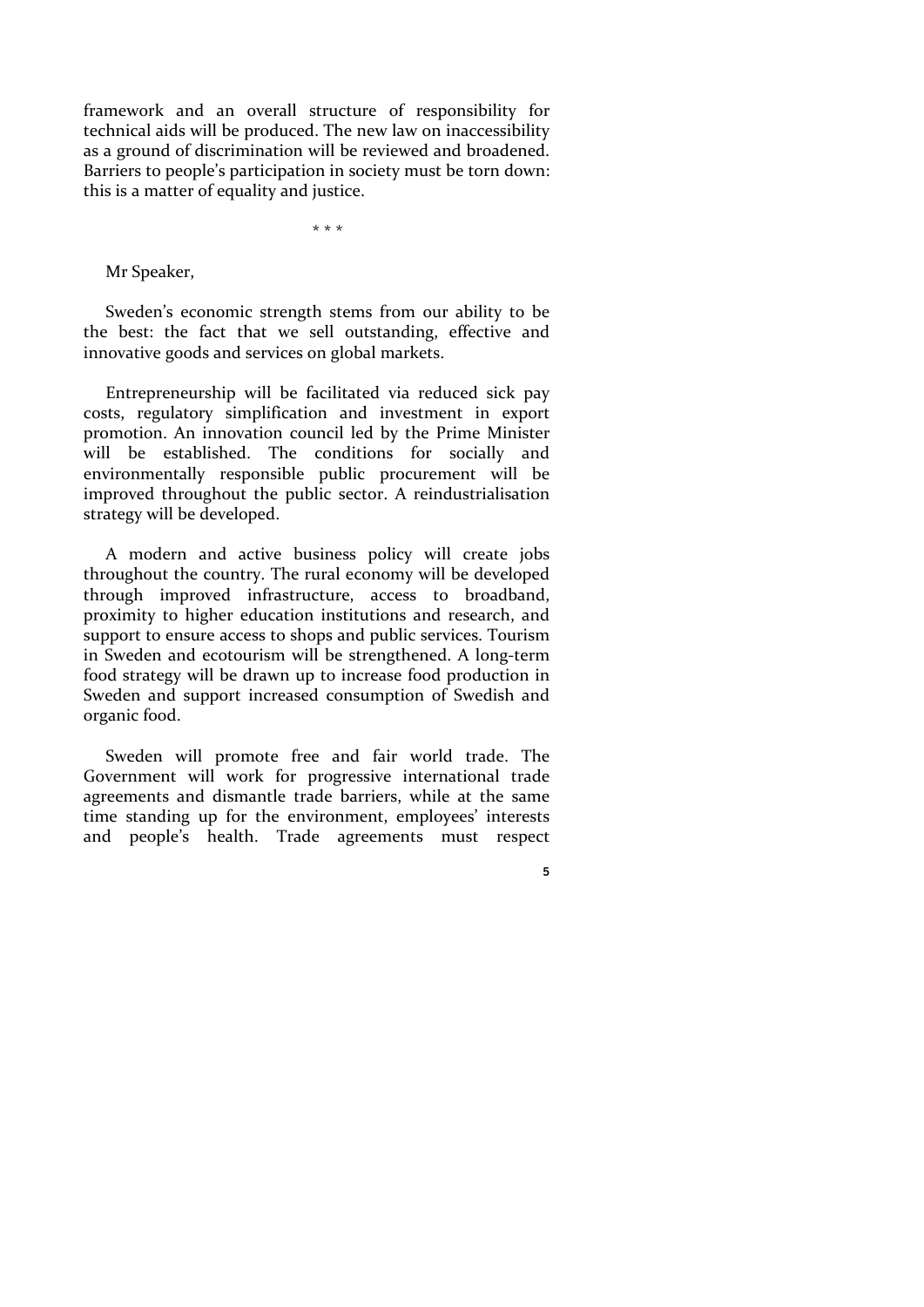democratic decisions. We will strive for a global order of work and capital that ensures an international economy that benefits all and suppresses no one.

\* \* \*

Swedish wages and conditions must apply to everyone who works in Sweden. The labour market must function better. New technologies and more streamlined working methods must not lead to stress and burnout. The resources allocated to working life research will be increased. Abuse of fixed‐term contracts must be stopped. Unemployment insurance will be improved. The ceiling will be raised and work undertaken to ensure that more people can qualify and sign up for such insurance.

\* \* \*

Mr Speaker,

Increasing numbers of Swedish school pupils are leaving compulsory school without the possibility of continuing to upper secondary school. School performance is plummeting in the international rankings. All children must feel safe and secure at school; their thirst for knowledge must be satisfied and they must be challenged. It is time we gave our children the key to the future we know they deserve.

The Government will therefore focus on boosting learning outcomes, increasing equity in education and making the teaching profession more attractive.

More staff will be employed in schools so that teachers have more time for their work and primary school classes can be smaller. A reading-writing-arithmetic guarantee will be developed so that measures can be taken quickly. Children's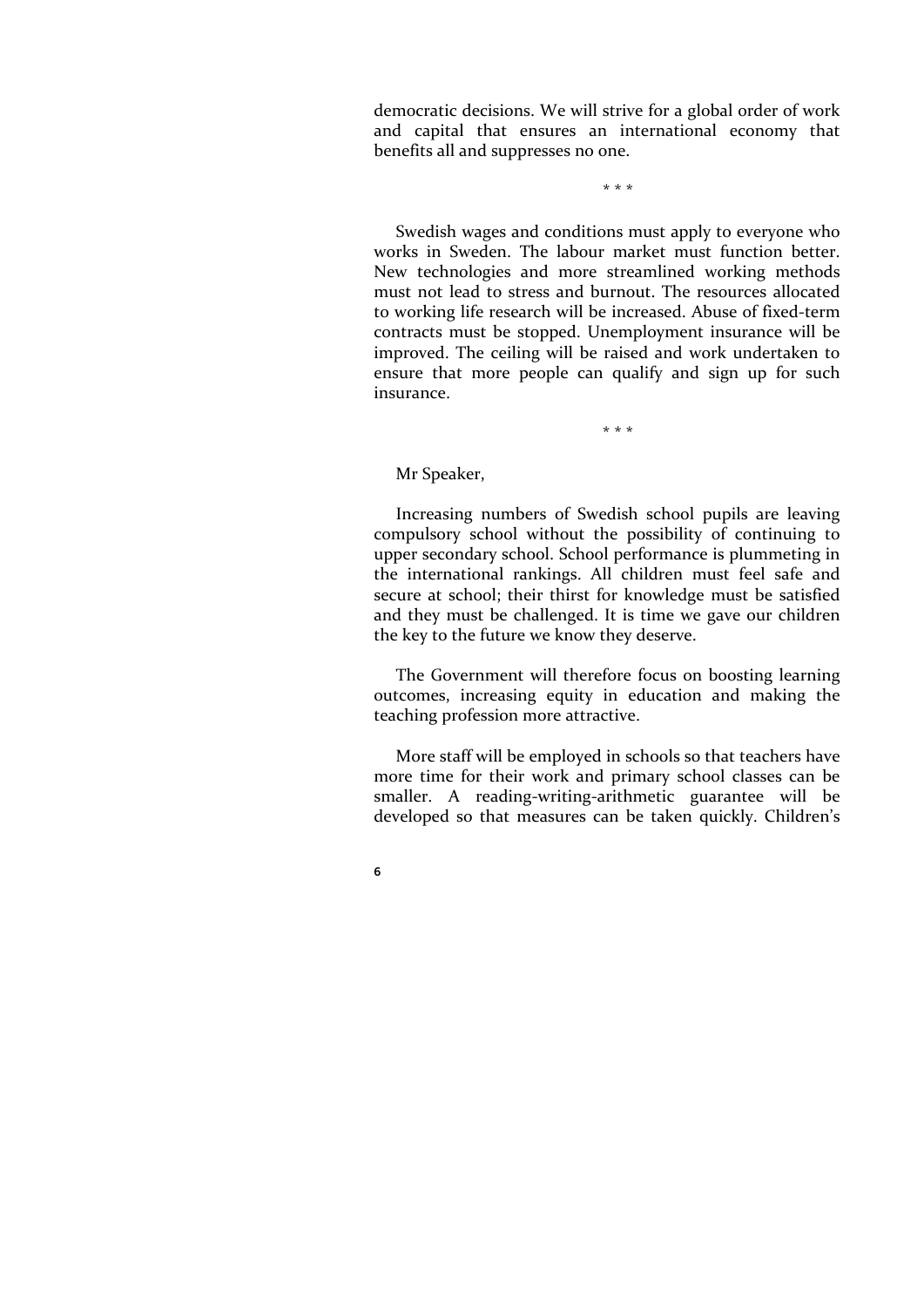groups in preschools will be smaller and out‐of‐school centres will be strengthened.

A national action for the teaching profession will be enhanced, their<br>unched. Teachers' skills will be enhanced, their launched. Teachers' skills will be enhanced, their administrative burden will be reduced and the educational leadership of headteachers will be strengthened.

The Swedish school system must be cohesive and equitable. Special measures will target schools where the conditions are most challenging. Tax subsidies for those who can afford private homework support will be abolished. Homework support must be given to all pupils, regardless of their ability to pay.

\* \* \*

The challenges facing upper secondary schools today are entirely different to those of just a few decades ago. Today, an upper secondary education is virtually a prerequisite for young people to find a job.

This is why all young people under 18 need to complete upper secondary education. All upper secondary programmes must offer a broad, common knowledge base, contain at least one artistic subject and give pupils eligibility for higher education. The vocational programmes will be transformed into vocational colleges in close cooperation with the social partners, and they will be made more attractive. This is how we will equip the young people of Sweden for modern working life.

\* \* \*

Never before have so many young people sought to obtain a higher education – but all too many are met with a closed door, and all the while global competition is increasing. The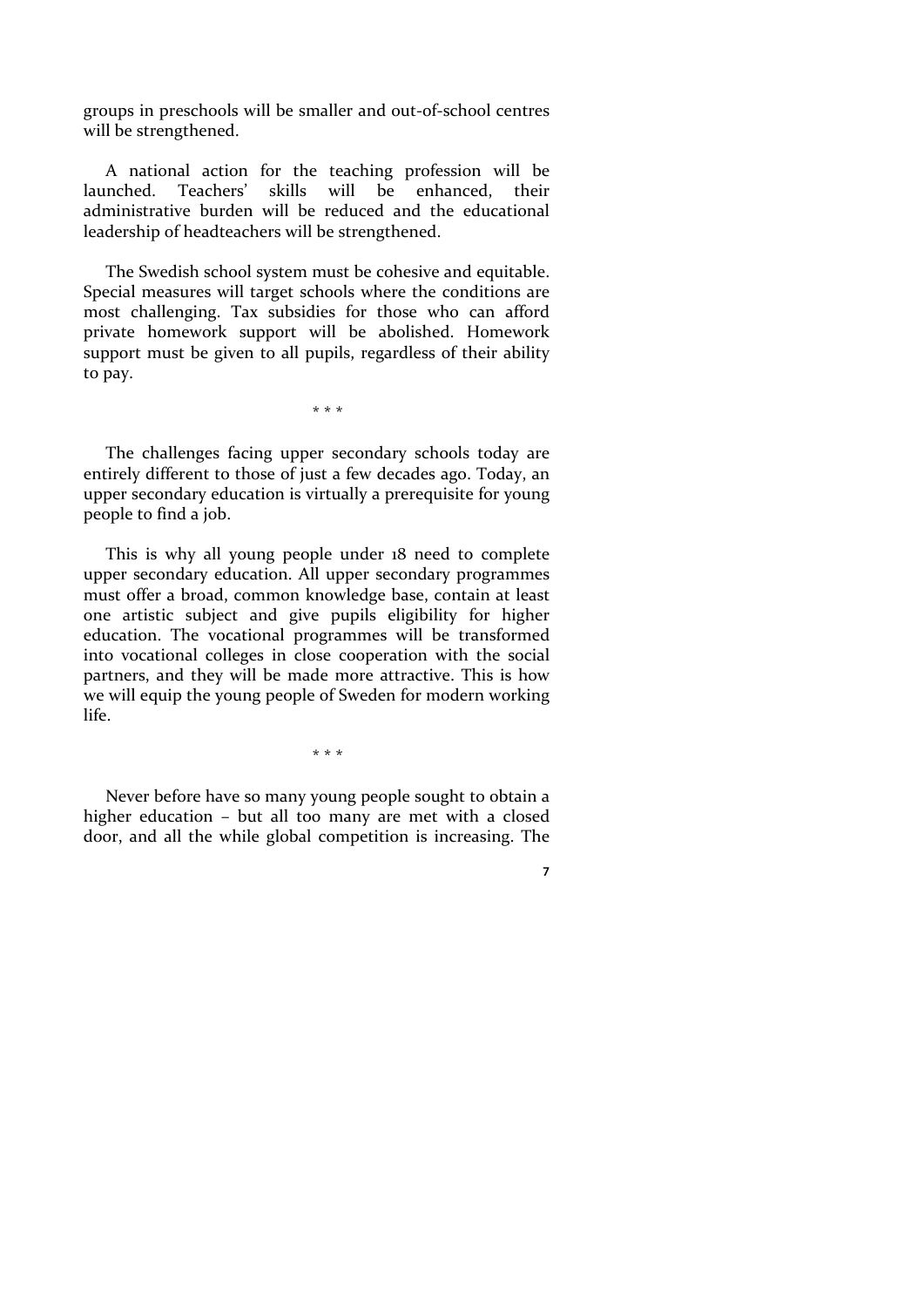number of higher education places will therefore be increased throughout the country. Standards in higher education will be raised.

Sweden must be a leading research nation. Conditions for young researchers must be improved. Research must be respected as the long-term activity it is and a new research bill will therefore take a ten-year perspective. The proportion of women professors must increase and research appropriations must be distributed in a gender‐equal manner. Basic appropriations for research will be given greater priority.

\* \* \*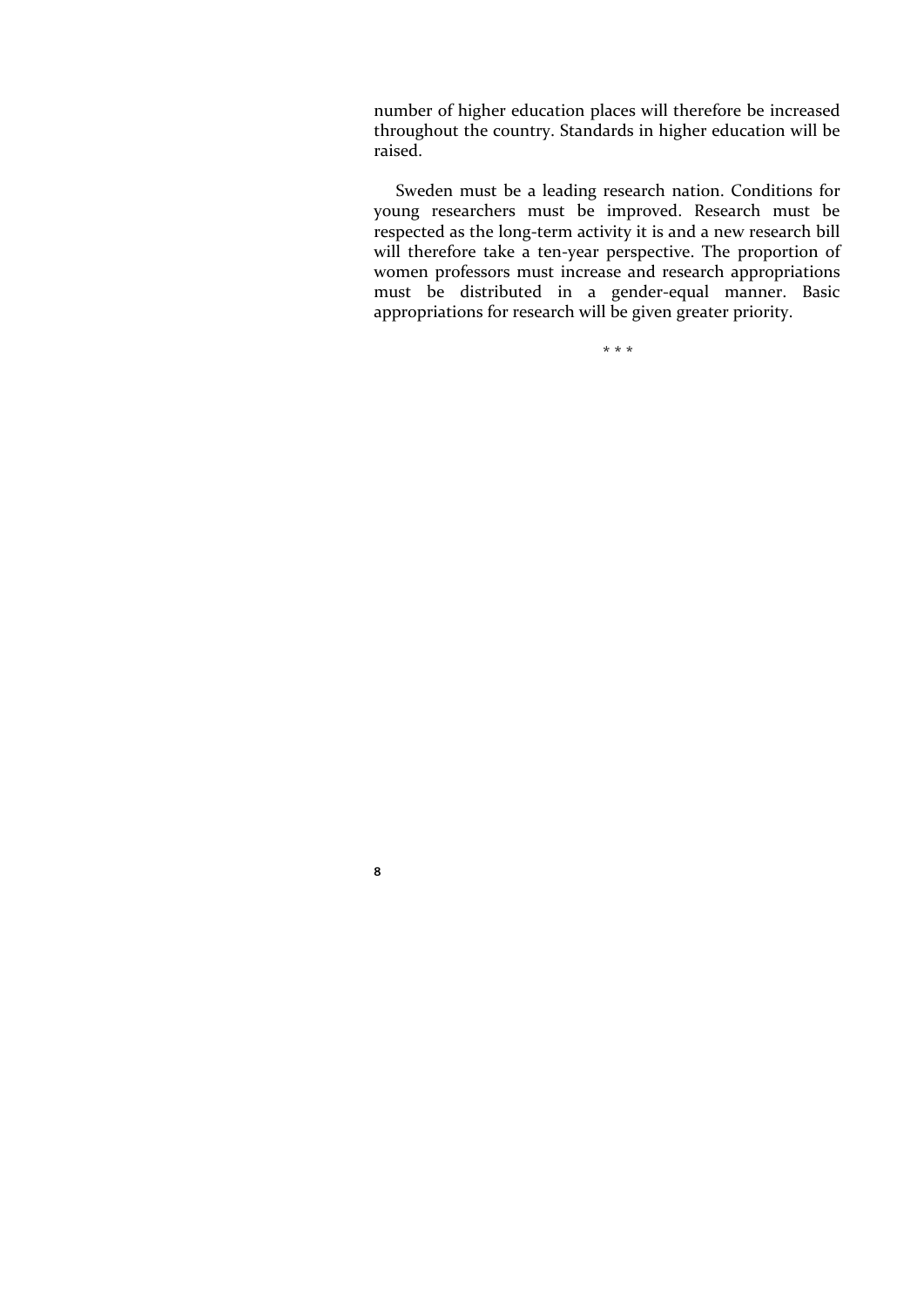Mr Speaker,

Climate change is the critical issue of our time. There is a risk that the rise in temperature will have very serious consequences for life on Earth. We are already witnessing a global biodiversity crisis, with one of the largest species extinctions in the history of our planet.

At the international climate summit in Paris next year, crucial decisions for our generation will have to be taken. The time for failure and excuses has long since passed. The countries of the world must stop investing in what is destroying our planet. Climate change is a global security threat. It is time to take responsibility.

Stopping environmental degradation, reducing climate emissions and developing new green technology represent one of the largest challenges for our generation. Investing in a better environment creates jobs and prospects for the future.

Sweden must reduce its emissions at the pace necessary to ensure global sustainable development. For this reason, a climate policy framework will be introduced. During this electoral period, fossil‐fuel emissions in Sweden will be markedly reduced.

Support for local climate investments will be introduced, along with a new green car bonus for cars with low climate impact. The national environmental objectives must be met. An environmental objectives council will be established and new and broader indicators for societal development will be drawn up.

\* \* \*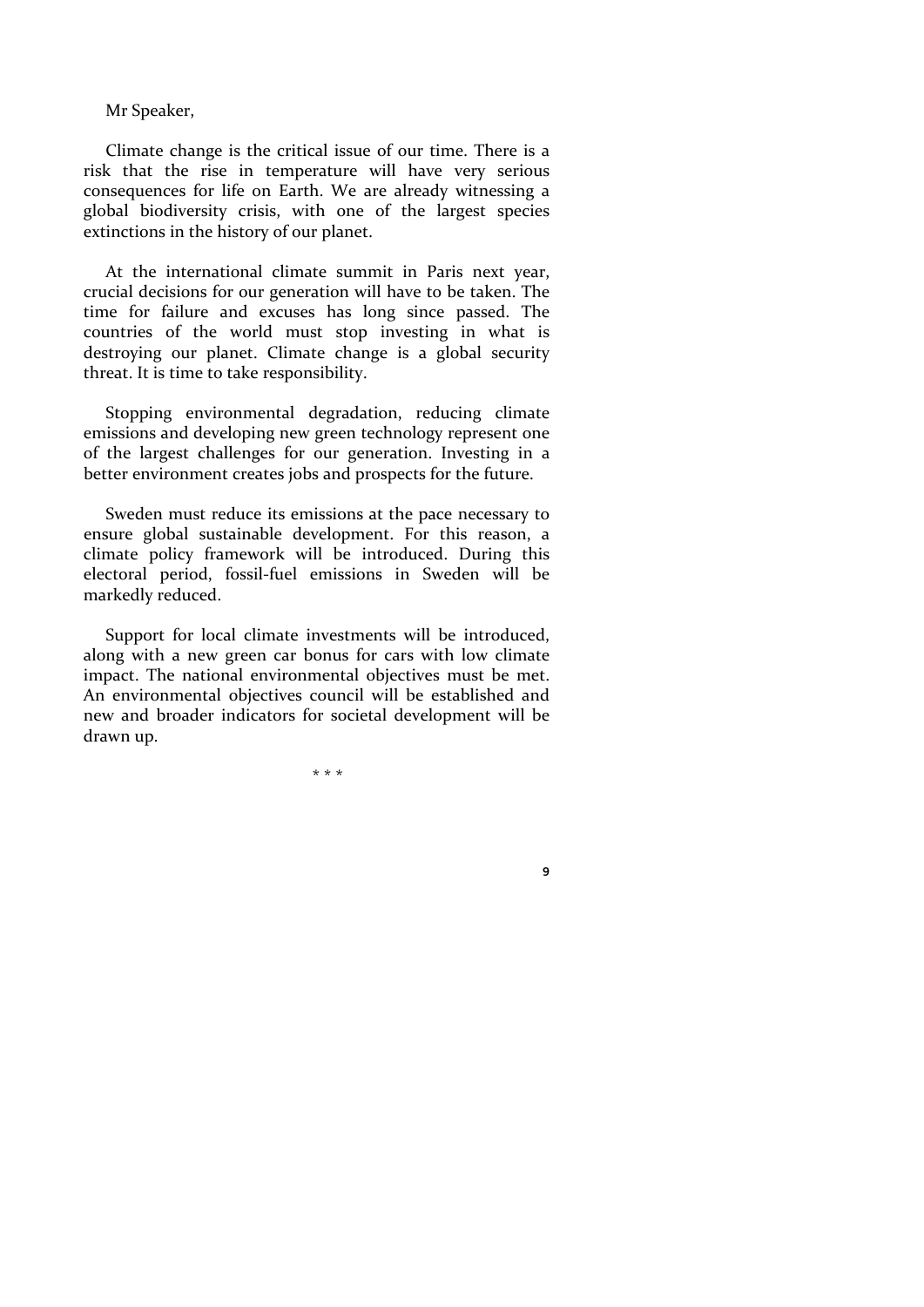Sweden must lead the way on national legislation to combat hazardous chemicals. Preschools and schools must be toxin‐free.

Fisheries and the seas will be protected by establishing more marine reserves. More natural forests will be protected and greater consideration will be given to nature conservation in forests in use. Livestock farming must allow animals to exhibit their natural behaviours, and behavioural disturbances must be prevented. Animal welfare supervision will be strengthened.

The Government will implement more preventive measures to protect our valuable drinking water.

Waste needs to decrease and recycling increase. The responsibility for waste collection will therefore be placed with the municipalities.

\* \* \*

Energy policy is crucial in building a sustainable society, and employment in Sweden is utterly dependent on good and reliable access to electricity at competitive prices. The Government will hold cross‐party talks in a special commission on energy with the aim of creating a long-term sustainable energy agreement. The Government's starting point in these talks is that nuclear power is to be replaced by renewable energy and energy efficiency, and that Sweden, in the long term, is to have 100 per cent renewable energy.

Renewable electricity production will be further expanded. The target is at least 30 terawatt hours of new electricity from renewable sources by 2020. The technology-neutral certification system for renewable electricity production will be used for this purpose. Support for sea-based wind power and solar power will be strengthened. Nuclear power must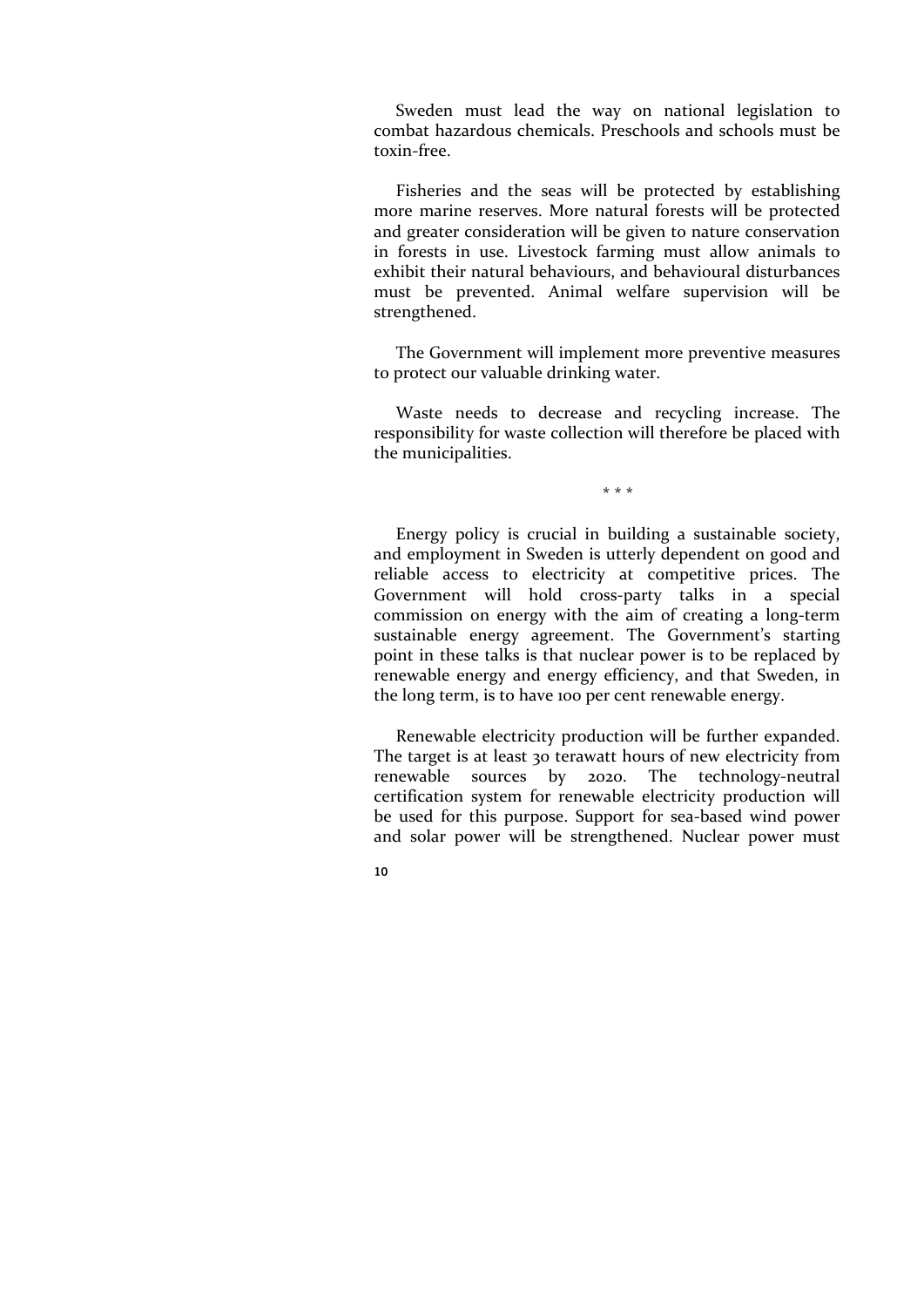bear a larger proportion of its economic costs to society. Safety requirements will be made more stringent and the nuclear waste charge will be raised. Vattenfall is to take the lead in the transition of the energy system towards a greater proportion of renewable energy.

\* \* \*

Mr Speaker,

Sweden's new Government is a feminist government. Inhibitive gender roles and structures must be combated. Women and men must be given equal power to shape society and their own lives. This is the only way our society and each and every individual can reach their full potential.

Gender equality policy will be given greater weight in the Government Offices. Ministries and government agencies will receive a clearer mandate for gender mainstreaming in all of their activities. Work will begin on gender budgeting in the Budget Bill.

Improvements will be made to the conditions for support provided to women victims of violence by women's shelters and crime victim services. More sexual crimes must be cleared up. The principle of sexual consent is fundamental. Rape legislation will be reviewed in this regard and penalties for aggravated sexual offences will be toughened. The purchase of sexual services abroad will be criminalised.

\* \* \*

The gender pay gap must be reduced. To this end, wage surveys will be carried out every year. Women and men should have the same employment rates. Full time should be the norm in the labour market. Part time should be a possibility.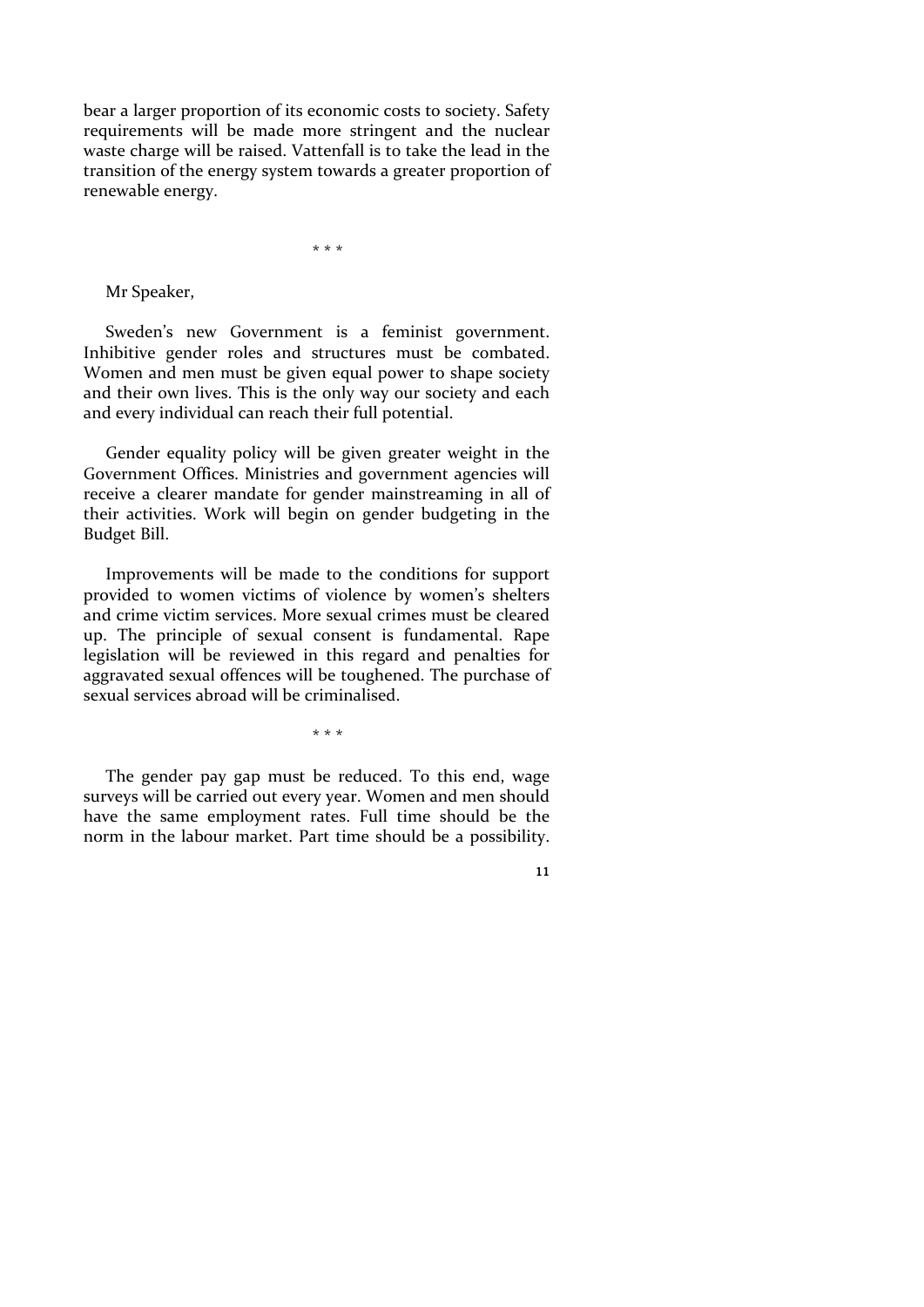Measures are needed so that more people are capable of working full-time. The child-raising allowance will be abolished.

To encourage the equal take‐up of parental insurance, a third month will be reserved for each parent. Parental insurance will also be reviewed to make life easier for those families that identify themselves as non-nuclear families.

The Government will conduct a review of the gender distribution in the governing boards of listed companies after the annual general meetings in 2016. If the proportion of women on the governing boards of listed companies is not at least 40 per cent by 2016, a legislative proposal on quotas will be presented.

\* \* \*

Mr Speaker,

An orderly welfare system is a must. Children, sick people or elderly people must never be assessed on the basis of profitability. Short‐sighted profit motives have no place in welfare. The pursuit of profit must be stopped.

National standards legislation for an orderly welfare system will be introduced to improve quality and considerably limit profits, while guaranteeing diversity and freedom of choice.

Private sector welfare providers must not be allowed to make a profit through lower staff levels. Legislation will be drawn up to prevent selling below market value. The binding law on free choice systems in primary care will be abolished. The Cooperative Societies Act will be modernised so that cooperatives will be better placed to serve as alternative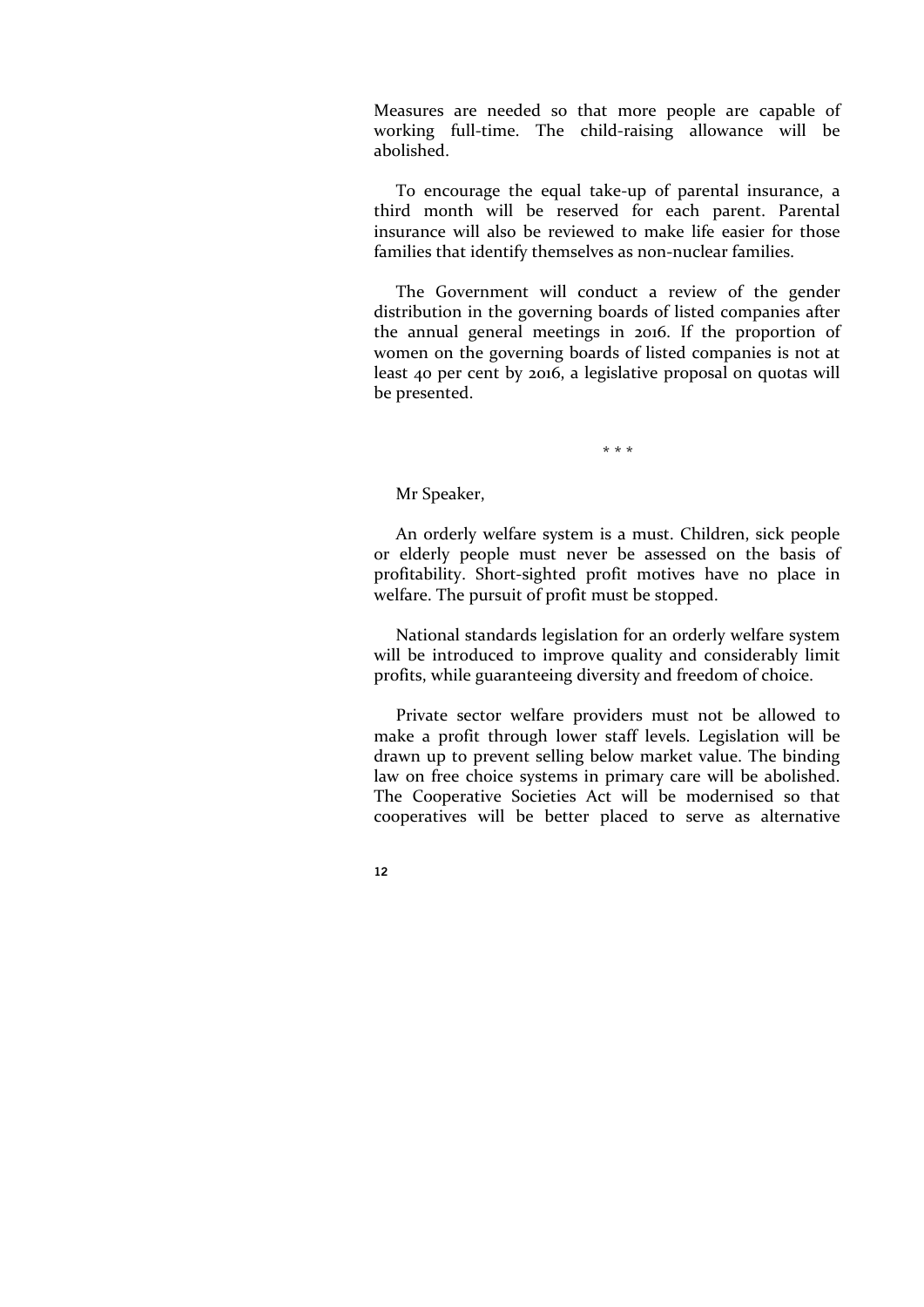welfare providers. The legislation will be amended to prevent the sale or privatisation of university or regional hospitals.

The principle of public access to official documents and freedom of communication must apply to all actors in taxfinanced welfare. Companies in the welfare sector will be required to openly declare their accounts at the unit level.

The agreement of the Independent School Committee will remain in place. But a school's purpose is to provide education, not to distribute profits to owners. Municipalities will be given significant influence over the establishment of new schools that hinder efforts to combat segregation. The school system must not be a marketplace but a foundation of democracy.

\* \* \*

Mr Speaker,

Sweden must be a world leader in health and medical care. Access to professional staff, the very latest knowledge and the most advanced treatments must be enhanced.

Today's national guidelines will become compulsory to ensure equitable health care. The principle that care is distributed according to need must be upheld. Patients with private insurance must not be able to jump the publicly financed care queue.

A commission for equitable health will be appointed. Efforts to improve public health will be strengthened, for example through a clearer division of responsibilities and improved follow‐up. The Government's objective is that avoidable health inequalities will be eliminated within a generation.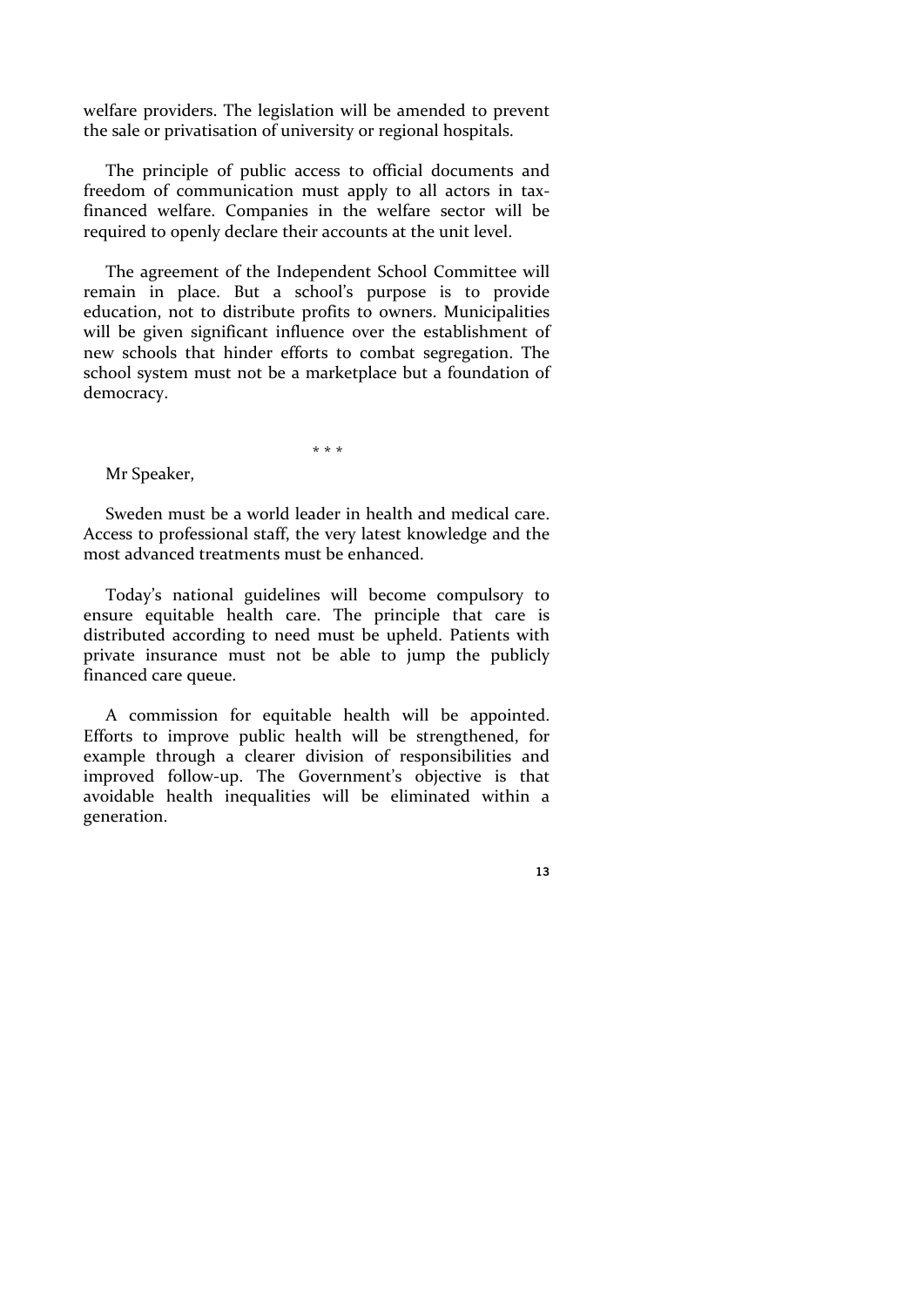More and more young people, especially women, LGBTQ people and people with disabilities, are not faring well in today's society. Health care needs to be strengthened to make it easier to receive help for eating disorders, anxiety and depression. People suffering mental illnesses and people with disabilities must have improved opportunities for care, housing, rehabilitation and employment.

\* \* \*

An active and good life in retirement will be encouraged. More staff will improve the quality of elderly care. A long-term quality plan for Sweden's elderly care will be developed through broad collaboration.

The cross-party pension reform is a prerequisite for a secure pension system. The pensions working group will continue its work.

A system that taxes pensions more heavily than wages is unreasonable. Steps will be taken to remove the gap between pension taxation and wage taxation. It is a question of fairness and respect between the generations.

\* \* \*

Coordinated action in close dialogue with the country's municipalities will be launched to find organisational, economic and operational solutions that will ensure good welfare provision throughout the country. The county councils that want to become regions will be given the opportunity to do so.

Administrative policy and agency governance will be given higher priority. Public sector professions need to be strengthened. New management models that create greater freedom for public sector workers will be developed.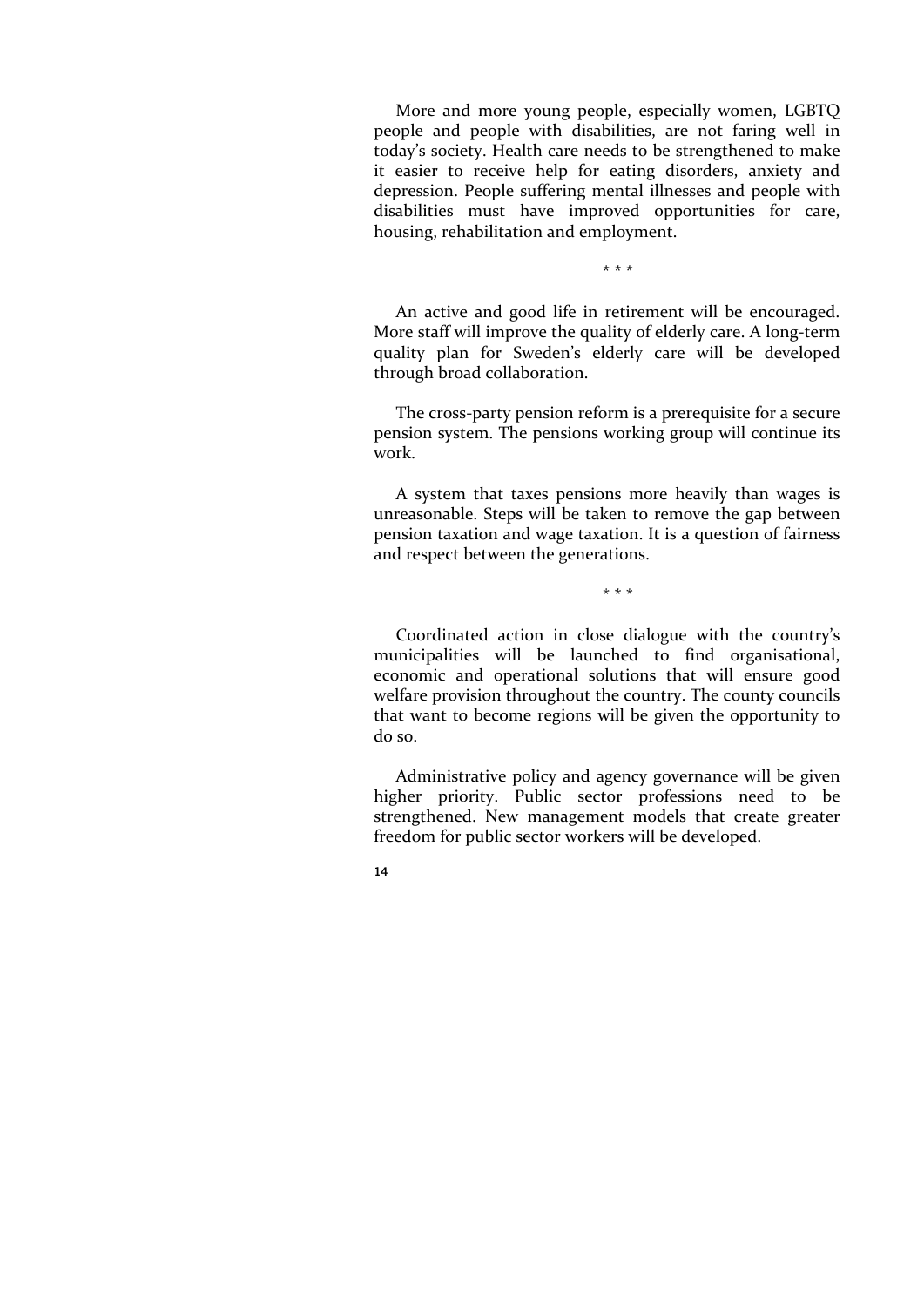Sickness insurance must help people return to work and support themselves. The ceiling in the sickness insurance system will be raised and the maximum time limit for sickness benefits will be removed. Other time limits will be reviewed. Rehabilitation will be strengthened, along with sickness cover for students. By doing this we will create security for the most difficult times in life.

\* \* \*

Mr Speaker,

Karin Boye once wrote: "Few things say more about a person than their image of life: whether they see it as a road, a battle, a growing tree, or a surging sea."

Everyone must have the right and opportunity to engage in arts and culture, regardless of their image of life. A society needs not only economic growth but democratic growth as well. This requires arts and culture that are open and outspoken, independent artists, poets and public service broadcasters. It requires liberal adult education, nongovernmental organisations, libraries – equitable and free access to places where people and the arts can meet. Amateur cultural activities and professional cultural life should be allowed to grow through interaction. Culture and creativity in schools will be strengthened. Free admission to national museums will be introduced.

Non‐profit forces in the sports movement and the extensive third sector do invaluable work to engage and activate children and young people. Children and young people should have greater opportunities and pay lower fees to take part in sports, outdoor activities and culture and music schools. A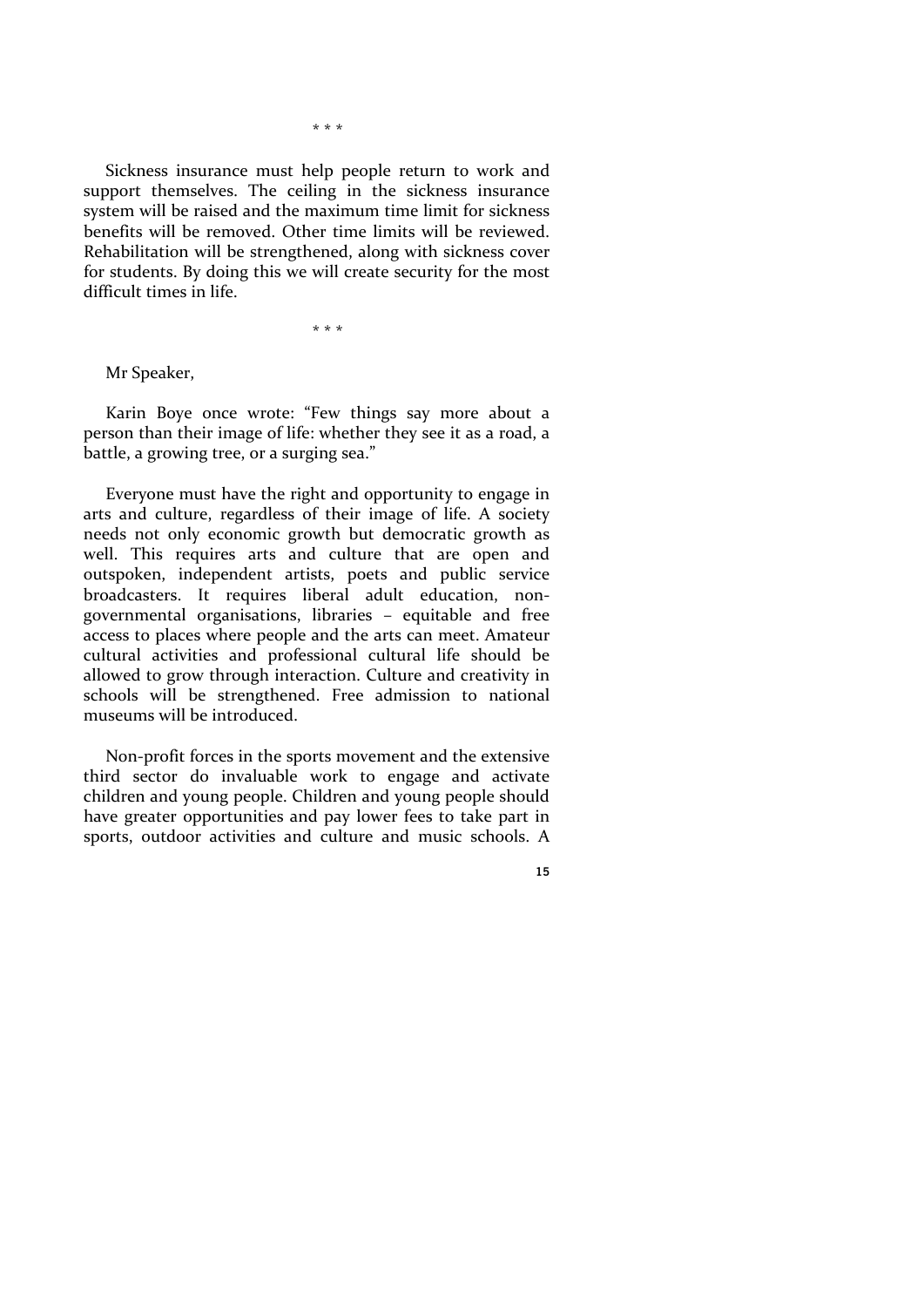national strategy for culture and music schools will be developed.

Sweden should be one of the very best countries to grow up in. The Government will begin work to incorporate the United Nations Convention on the Rights of the Child into Swedish law.

\* \* \*

Mr Speaker,

Racism and prejudices in our society restrict people's lives. They create obstacles and walls. They reduce us to the colour of our skin, our sexual orientation or gender identity, our religion or our origins. This is unacceptable in a democratic society.

Over the last twelve months, people around the country have stood up against racism, for the equal worth of all people. It is through the engagement of many people that we can prevent anti‐democratic ideas from gaining a foothold in our country or in our elected assemblies. There must be no place in Sweden for anti‐Semitism, anti‐Ziganism, Islamophobia and Afrophobia.

The dialogue on democratic principles and the equal worth of all people must be ongoing. Sweden must secure the rights of national minorities. Compulsory and upper secondary schools must combat racism through the work they do on core values. A national knowledge and resource centre for research on racism will be set up. The Government will share the successful models that exist for reducing the recruitment of people to racist organisations.

\* \* \*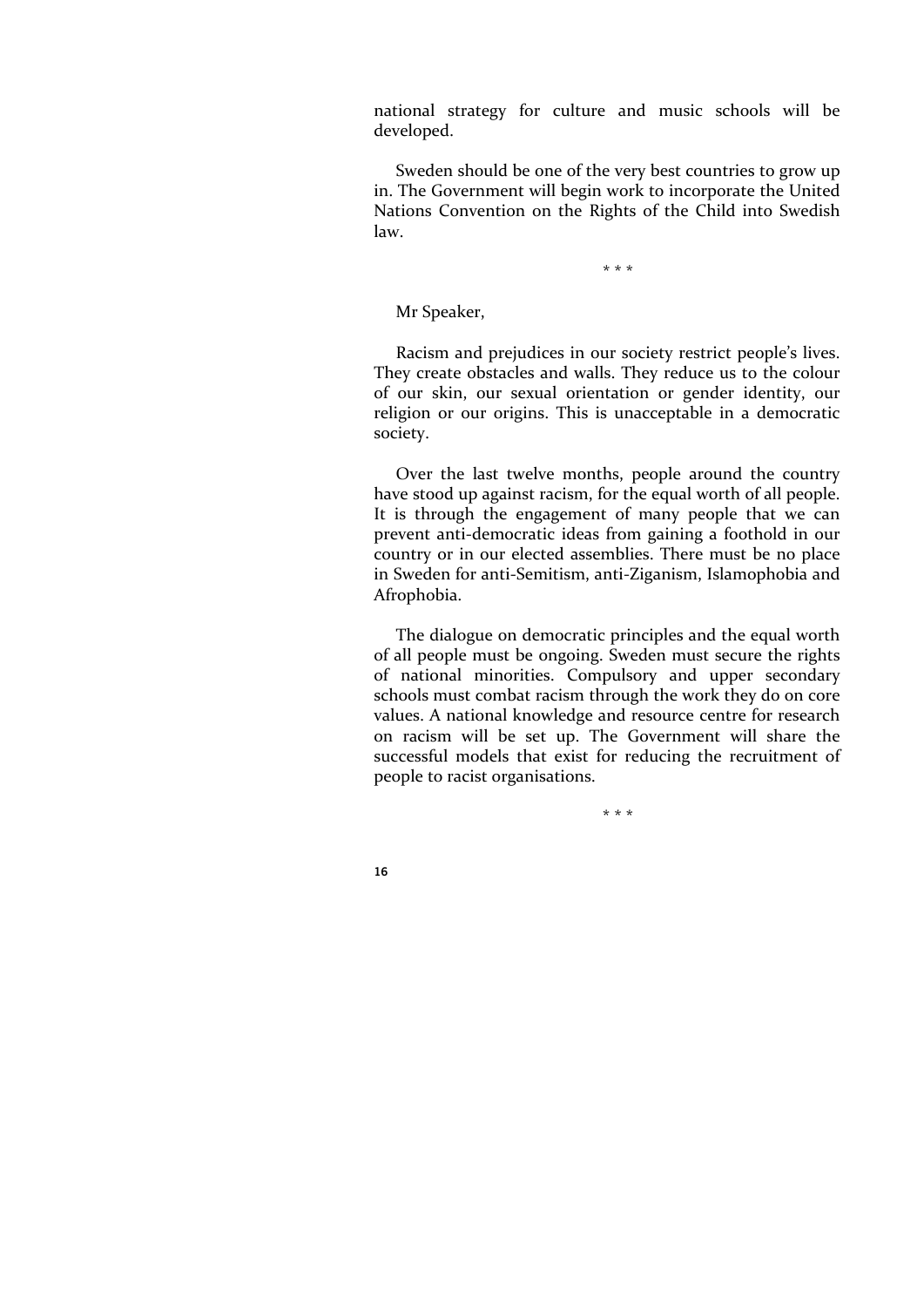Sweden must have a humane asylum policy and be a place of refuge for people fleeing persecution and oppression. Broad support for migration policy is a strength in our country. All of Sweden's municipalities must take joint responsibility for receiving refugees. Reception will be strengthened through additional resources to Swedish for Immigrants and opportunities for newly arrived immigrants to supplement their education.

The agreement on migration policy will remain in place. Broad agreements on migration policy will be sought in the Riksdag.

Sweden will take steps in the EU to create more legal channels for people to seek asylum in the EU and to increase the reception of quota refugees in other countries. More EU Member States must take responsibility for receiving refugees.

\* \* \*

More Swedes born abroad must be able to find work faster. In every step of the reception process, the aim must be finding a job. A national and permanently financed validation system will be introduced. More people will receive assistance if they experience discrimination.

The idea of pursuing an integration policy that is separate from employment, education or welfare policy is outdated. There will be no Minister for Integration. The way into Sweden – and the right to work and welfare – concerns us all.

\* \* \*

Mr Speaker,

This summer we have seen large-scale natural disasters. Climate change means that we may suffer an increasing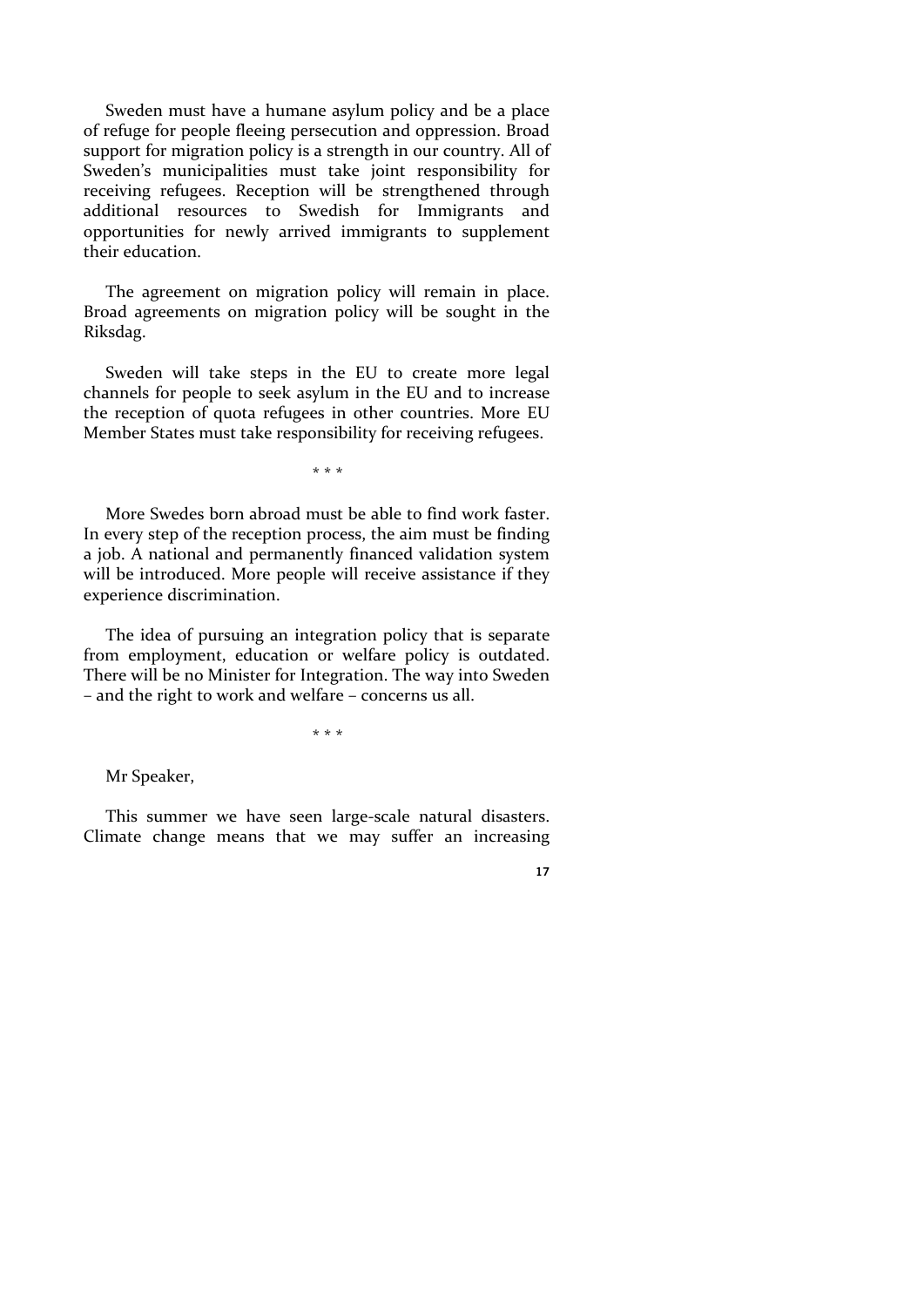incidence of extreme weather events. This will require both climate adaptation and strengthened crisis management capabilities. Responsibility for society's crisis management capabilities will be brought together under the Ministry of Justice.

The Swedish Police have a crucial role in law enforcement and the police service needs to be professionalised further. The merger of the county police authorities and the National Police Board into an integrated national police authority is a fundamental step in this direction.

Efforts to combat organised crime and hate crime will be prioritised and collaboration with customs and the coast guard will be enhanced. Work will begin to make police training into a higher education programme.

The Government will work in Sweden and the EU to strengthen legal certainty and personal privacy, including with regard to data storage. The Data Inspection Board and the Parliamentary Commission on Privacy will conduct a review of existing legislation, taking account of the increasing numbers of private sector actors gathering information on consumers.

\* \* \*

Mr Speaker,

The Government is entering office at a time of great uncertainty. Major conflicts are ongoing in Ukraine, Iraq, Syria and elsewhere.

Sweden must be a strong voice in the world for freedom, peace, human rights and solidarity. We must participate actively in international cooperation, to ensure that both the UN and the EU shoulder greater responsibility for resolving these conflicts and providing help to victims.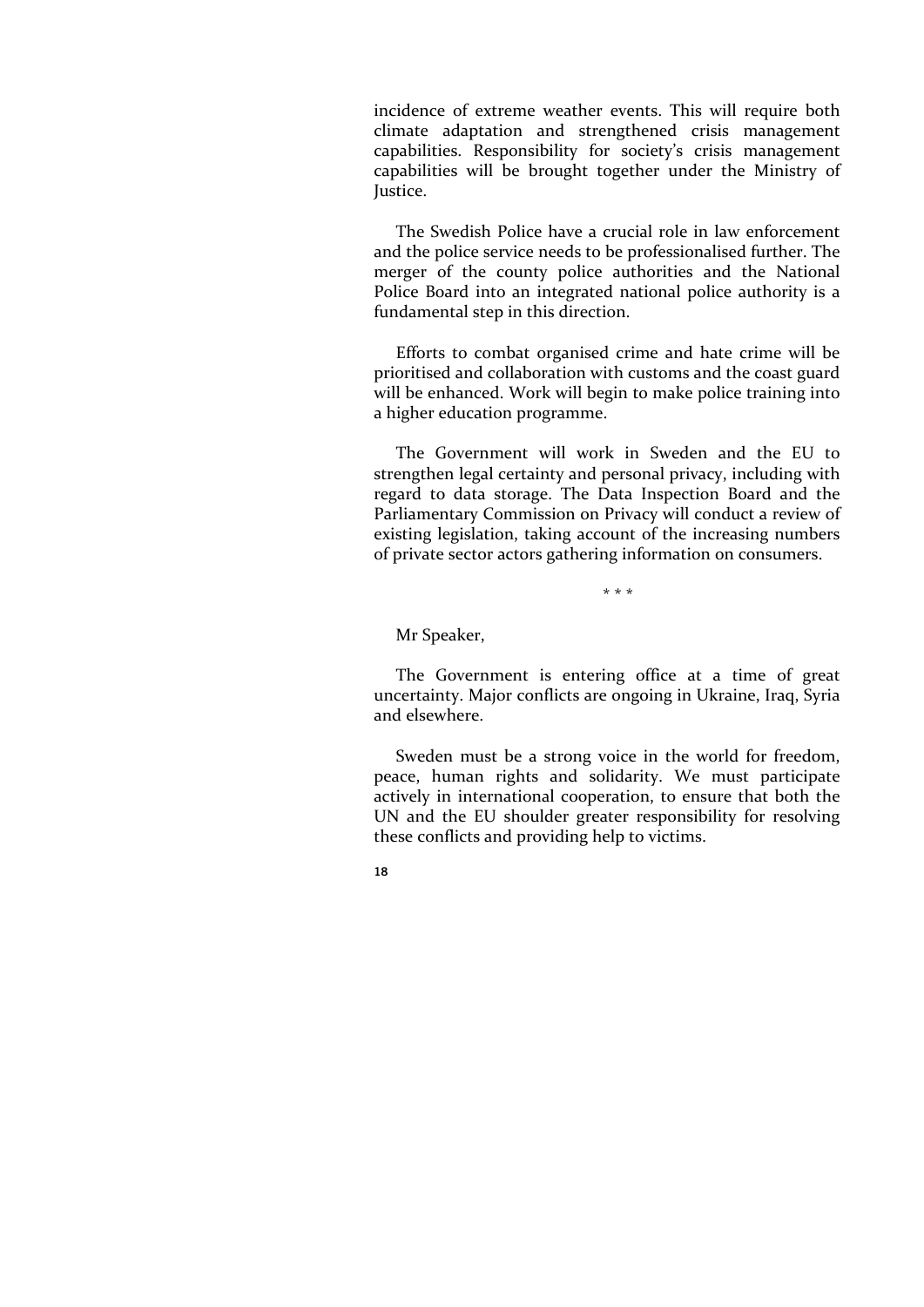Russia's annexation of Crimea is a breach of international<br>Russia's destabilisation of Ukraine must cease law. Russia's destabilisation of Ukraine must cease. Developments in our eastern neighbourhood will be one of our greatest challenges. Sweden must work to ensure that the EU assumes greater responsibility for security and development, both globally and in the EU's neighbourhood.

Sweden's voice must always be clear and unambiguous when human dignity is violated. Human rights, international law, international disarmament and work to combat terrorism and weapons of mass destruction must be cornerstones of Swedish foreign policy. Consequently, we want to see a strong and reformed UN, with active pursuit of Sweden's candidacy to the UN Security Council.

The war in Syria and the terror of Islamic State are clear threats to international security. Ethnic cleansing must be stopped. The Iraqi Government and the Kurdish Regional Government are in acute need of humanitarian assistance to manage the situation. The Government supports the United Nations' battle against Islamic State.

The conflict between Israel and Palestine can only be resolved through a two-state solution, negotiated in accordance with the principles of international law. It must guarantee the legitimate demands of both the Palestinians and the Israelis for national self-determination and security. A twostate solution requires mutual recognition and a will to coexist peacefully. Therefore, Sweden will recognise the State of Palestine.

Alongside the peace operations in Mali and off the coast of Somalia, the Government intends to return to the Riksdag during the autumn with proposals on continuing the transition to support operations in Afghanistan. Assistance to Afghanistan must be robust and long-term.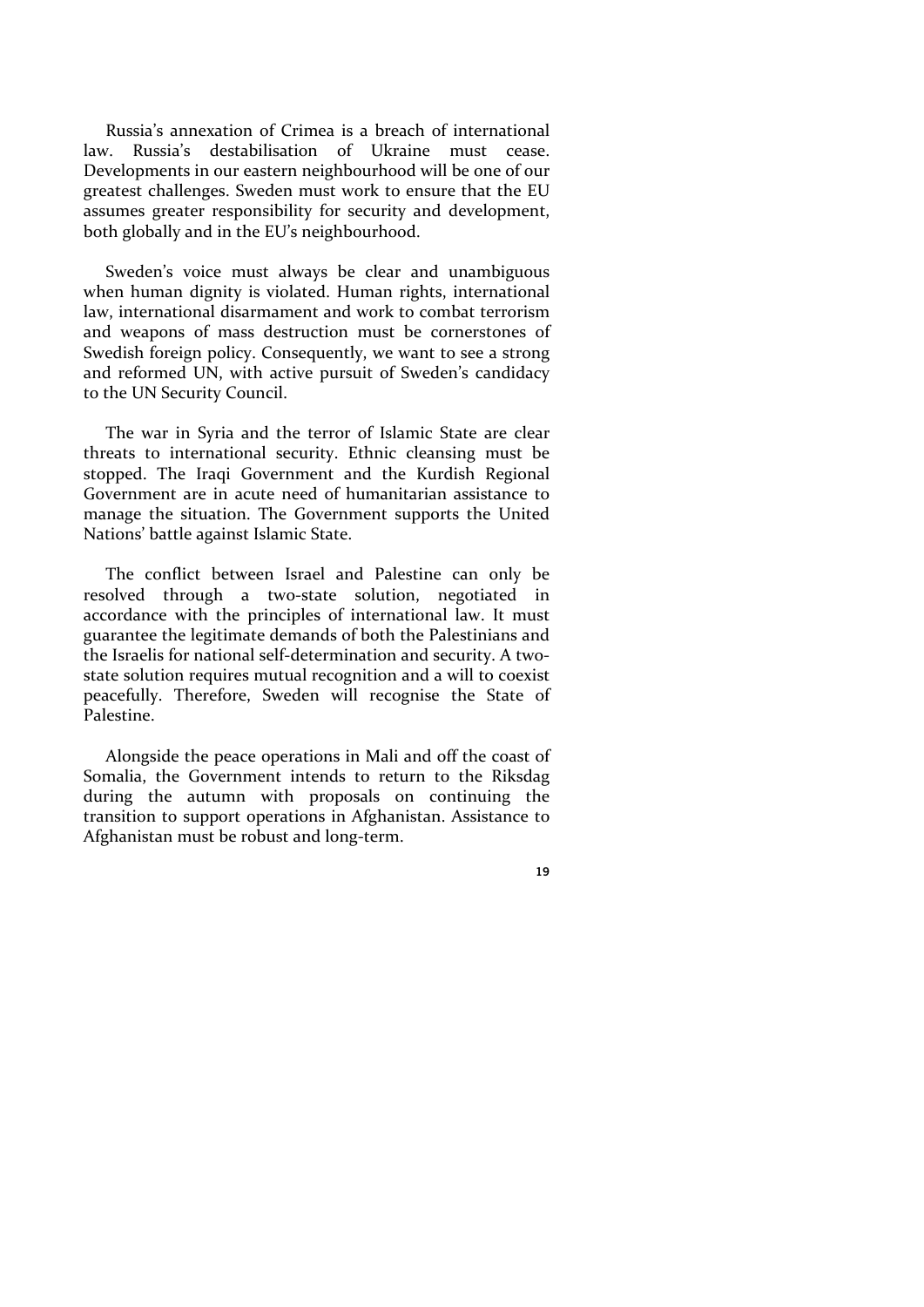To strengthen our security and improve our environmental protection, our neighbouring regions of the Arctic, Kattegat, Skagerrak and the Baltic Sea must be protected. The Government will take initiatives for a more active policy in our neighbourhood.

Swedish non‐participation in military alliances continues to serve our country well. It creates a solid foundation for active accountability for both our own security and the security of others. Sweden will not apply for membership of NATO.

A modern Swedish security policy will instead be built upon increased cooperation in the Nordic region, the Baltic Sea region, the EU and the UN. Sweden will not remain passive if an EU country or Nordic country suffers a disaster or an attack, and we expect these countries to act in the same way if Sweden is similarly affected. Our country must be in a position to both give and receive support, civilian as well as military.

Swedish defence and public support for it must be strengthened. The Government wants to strengthen Nordic defence cooperation – not least Swedish‐Finnish cooperation. Broad cooperation in the Riksdag on defence issues is crucial for our country. The proposals of the Defence Commission must be implemented.

\* \* \*

Swedish development cooperation must focus on reducing poverty and injustices in the world, and strengthening the environment and democracy. A new aid policy framework will be drawn up in collaboration with all aid actors. Environmental and climate aid will be increased and enhanced. Initiatives to increase women's self‐support and self-determination will be strengthened.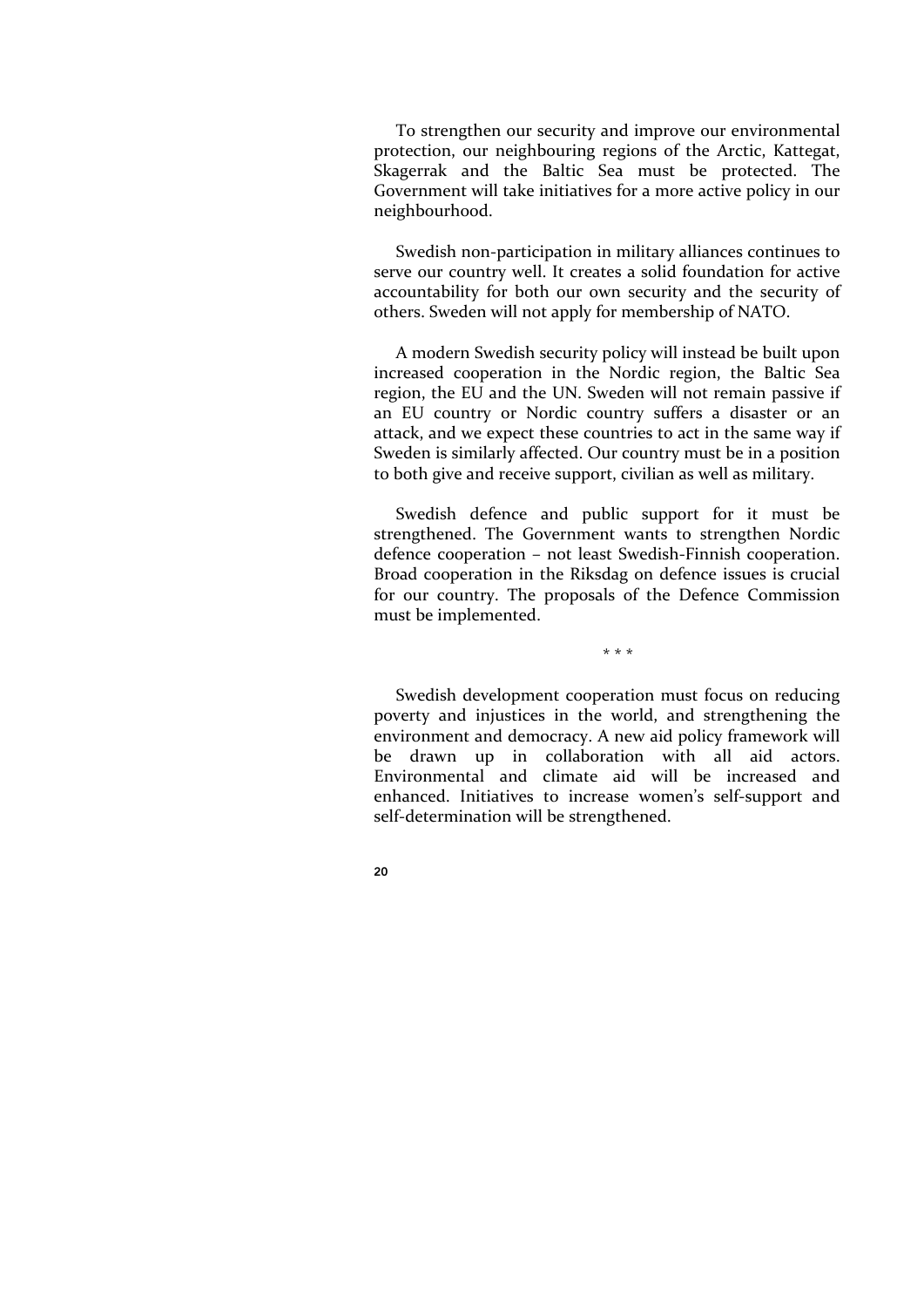Sweden must be an engaged and constructive member of the European Union. Sweden's priority interests will be actively pursued. More jobs and an orderly labour market, greater gender equality, and forward‐looking environment and climate policies are of particular interest. EU crisis management must be developed, both globally and in the EU's neighbourhood.

Equal pay for equal work in accordance with laws and agreements in the country of employment is a principle that must apply throughout Europe. The Government will initiate efforts to bring about a change to the EU treaties, establishing that the free movement of companies cannot be used to circumvent national laws and collective agreements.

All political decisions must take into account human rights, people's democratic participation and poverty alleviation, and strive for global sustainable development.

\* \* \*

Mr Speaker,

I see here before me in this chamber the foremost representatives of the Swedish people.

We represent different interests and ideologies, different parts of the country and outlooks on life. This is a strength for democracy.

It is now up to us to find a way forward for Sweden in a difficult parliamentary situation.

Now we need to look for what unites us rather than what divides us.

Now we need to put the best interests of Sweden before tactics and prestige.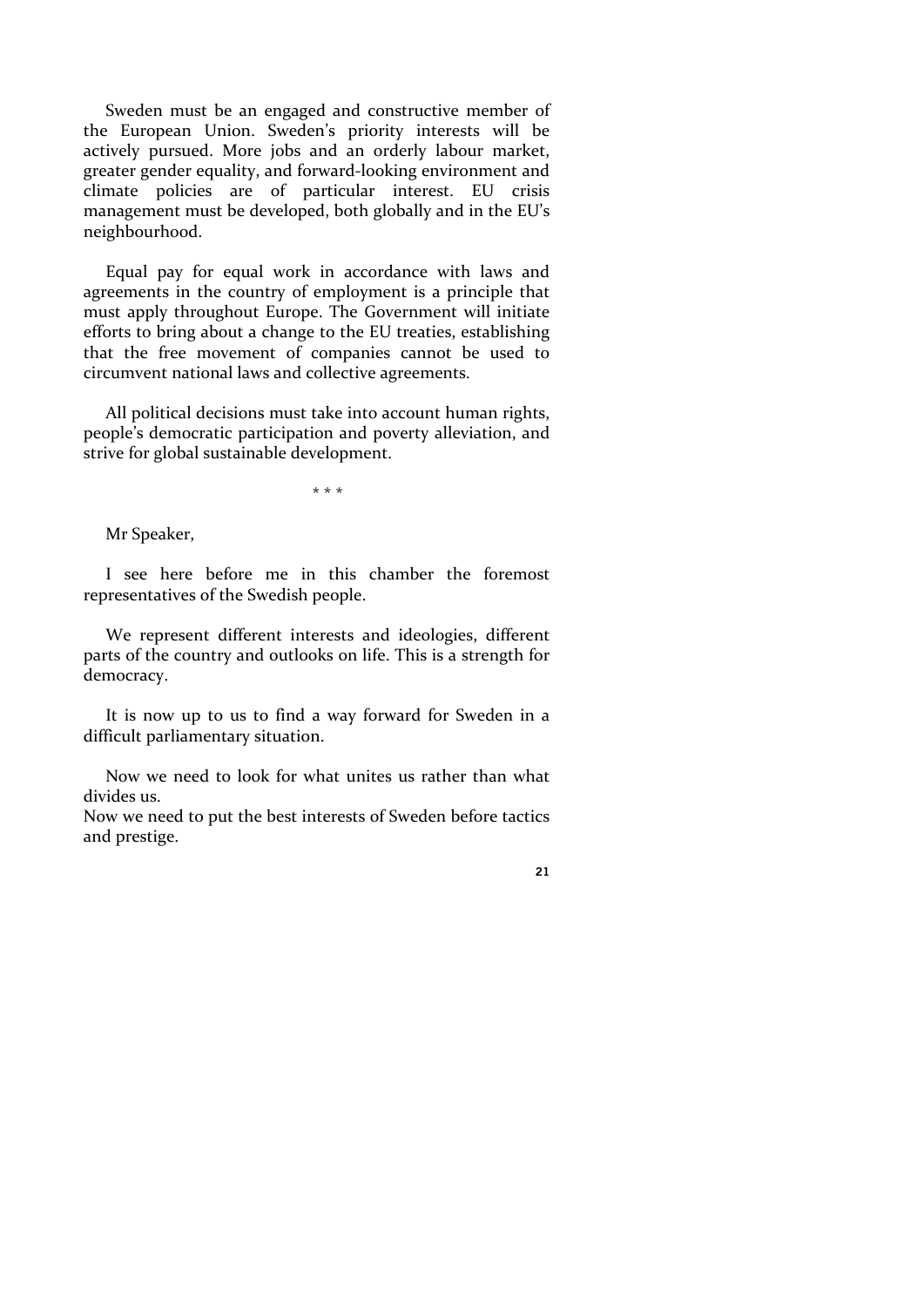Now we need to unite in a determination to take responsibility for our country.

The Government will take its full share of this responsibility. We intend to be a Government that works together for all of Sweden. We will seek broad agreements in the Riksdag to secure key political reforms.

We are ready. Be it the high level of unemployment, declining school performance, failing welfare or the growing threat of climate change, we are ready to tackle these together.

Because we know that Sweden possesses a wonderful strength.

Our readiness to seek cohesion and cooperation in difficult times has time and again ensured a better society for future generations.

And now we will take on the challenge once again and build a country that can look to the future with hope and expectation.